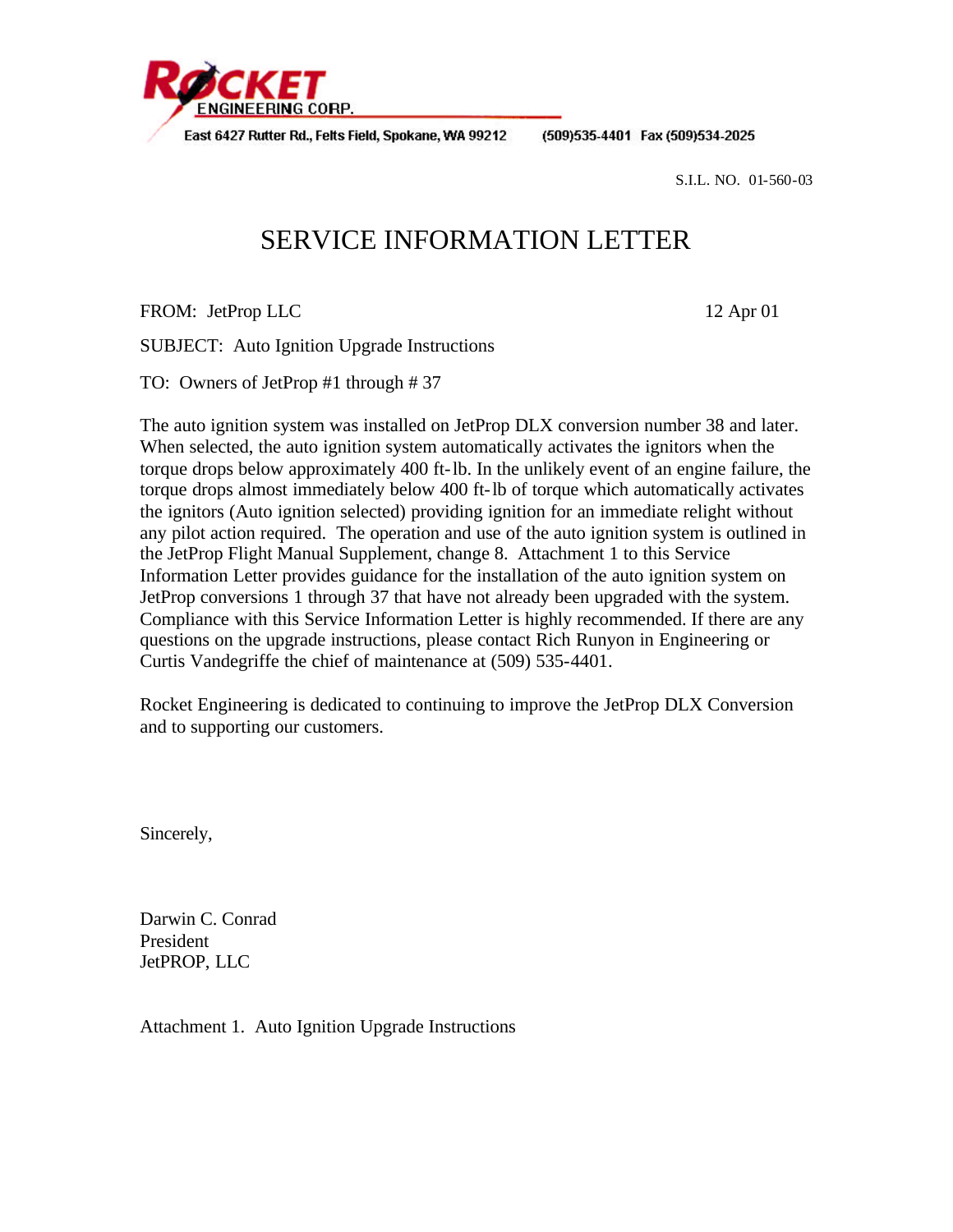## **Attachment 1 Auto Ignition Upgrade Instructions**

- 1. Remove the top cowling to gain access to the front right side of the engine.
- 2. Remove the oil line running to the torque transducer at the fitting installed in the engine (Refer to Figure 1 and Drawing 560.07.200). Remove the large fitting from the engine.
- 3. Install the 560.07.219 large fitting into the engine, the 5404-4-2 pipe union, 5605- 2-2-2 Pipe Tee, 2404-4-2 Pipe to Flare union, and Auto Ignition Pressure Switch as shown in Figure 1 and Drawing 560.07.200.
- 4. Connect the oil line removed in step 2 to the 2404-4-2 flare fitting.



Figure 1. Auto Ignition Pressure Switch Installation

- 5. Refer to Drawing 560.12.009 for the electrical schematic. Remove the ground wire from the NC terminal of the condition lever switch located on the top aft right side of the engine and shown in Drawing 560.07.200 Sheet 6 and Figure 2. This ground wire is no longer needed.
- 6. The ignition switch will be removed and replaced with a three position switch (ON OFF AUTO). In accordance with Drawing 560.12.009, run an 18 gauge wire from terminal 3 of the new ignition switch through connector JP 303 (located just behind the instrument panel) to the auto ignition pressure switch on the forward right side of the engine.
- 7. Route another 18 gauge wire from the auto ignition pressure switch back to the ignition unit pin 1. The ignition unit is located on the left aft part of the engine (Figure 8).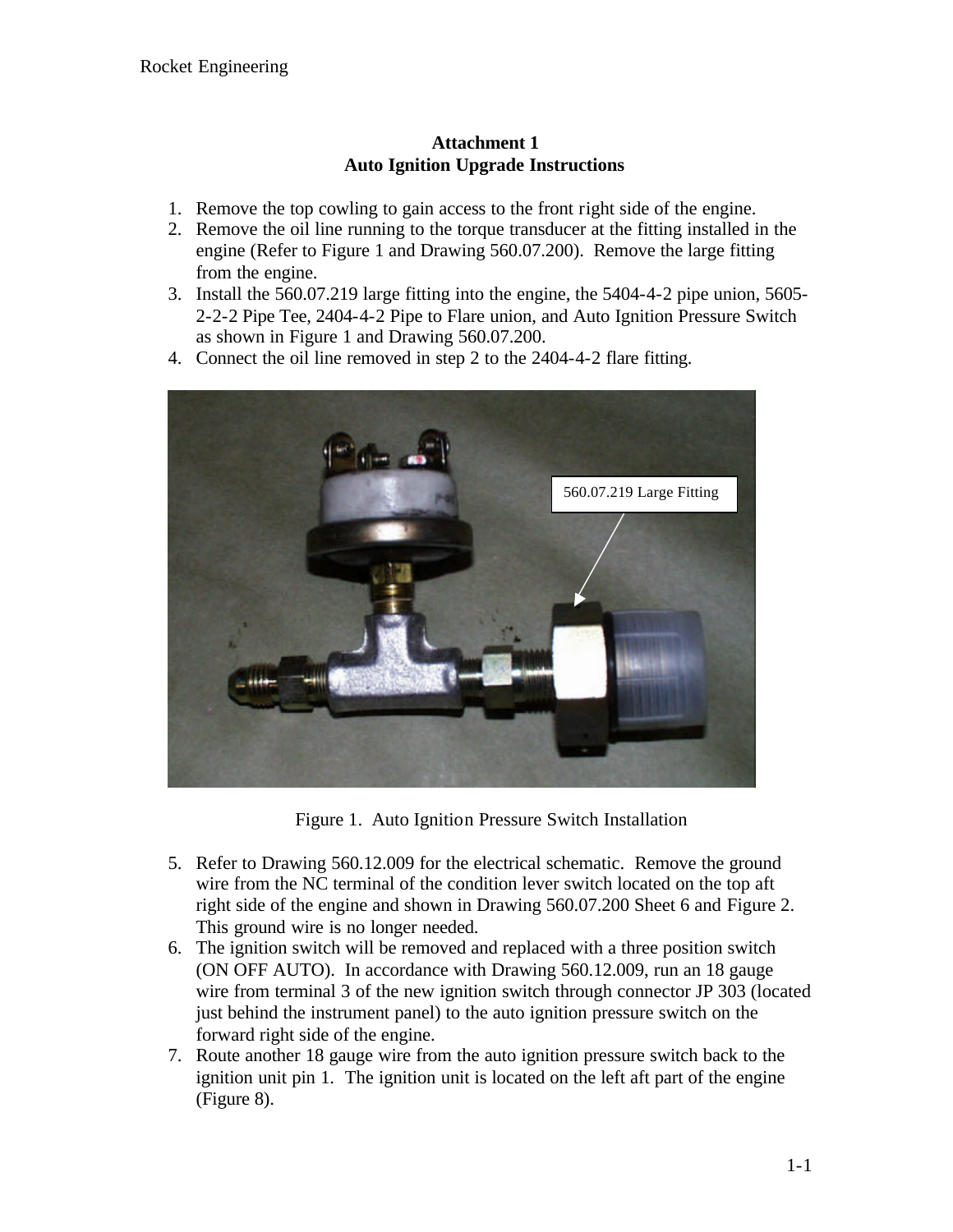- 8. Be sure to route the wires through the heat protective sleeve around the exhaust (hot section) and as much as possible route along the wire bundle. The recommended routing for the new wires is as shown in Figures 3 thru 7.
- 9. The following sample log book write up is included for your assistance:

N1234SH..SN 4612345..Total Time 345.6..Hobbs Time 123.4..Date 12 Apr 2001

Complied with JetProp LLC Service Letter 01-560-03, Dated 12 Apr 2001, Titled "Auto Ignition Upgrade Instructions". Details are contained in the installation instructions contained within the service letter. This Service Letter is to be maintained as a part of the aircraft's maintenance records.

Fred Glotz, AP 123456789



Figure 2. Condition Lever Switch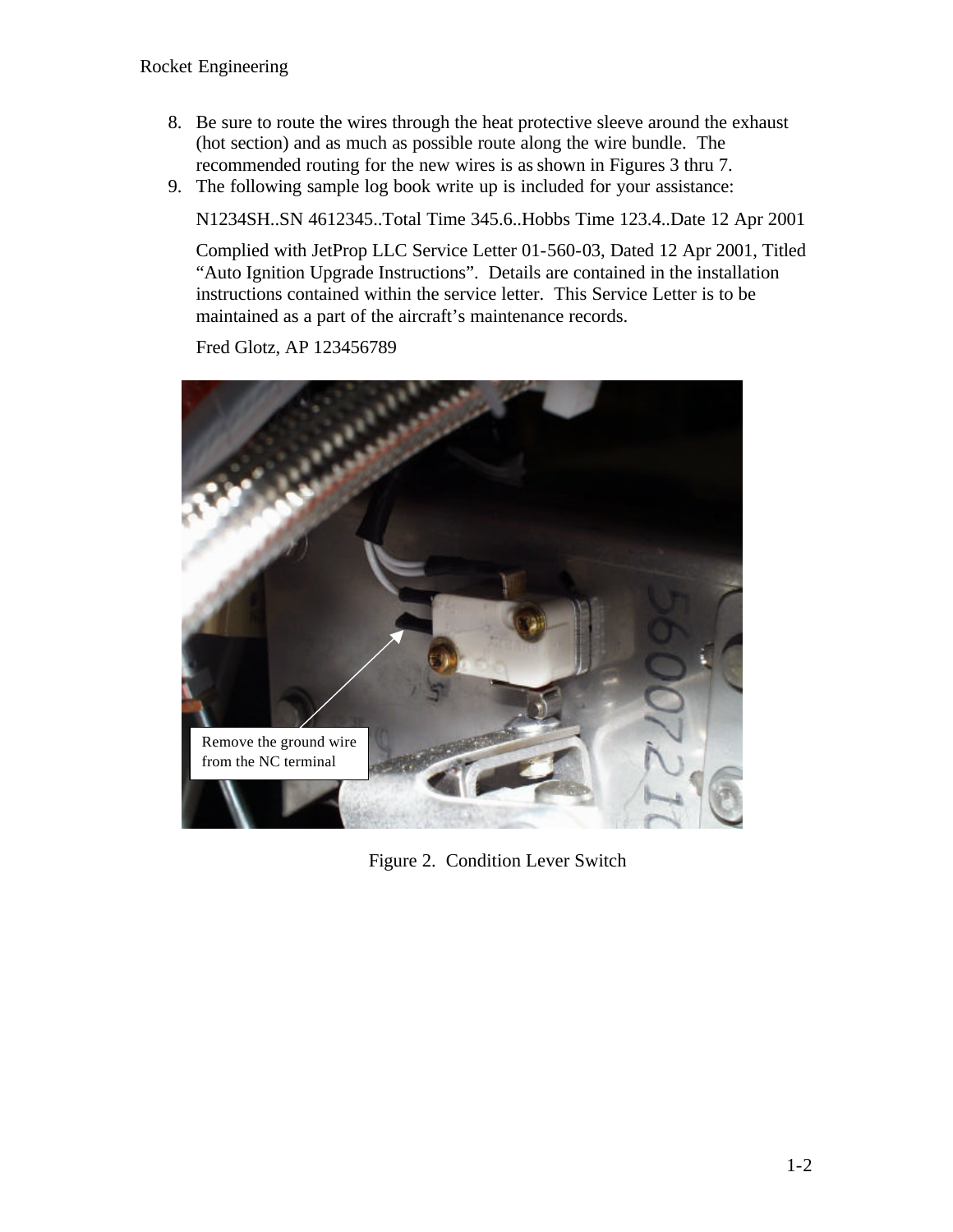## Rocket Engineering



Figure 3. Wire Routing Around Hot Section



Figure 4. Wire Routing Along the Right Side of the Engine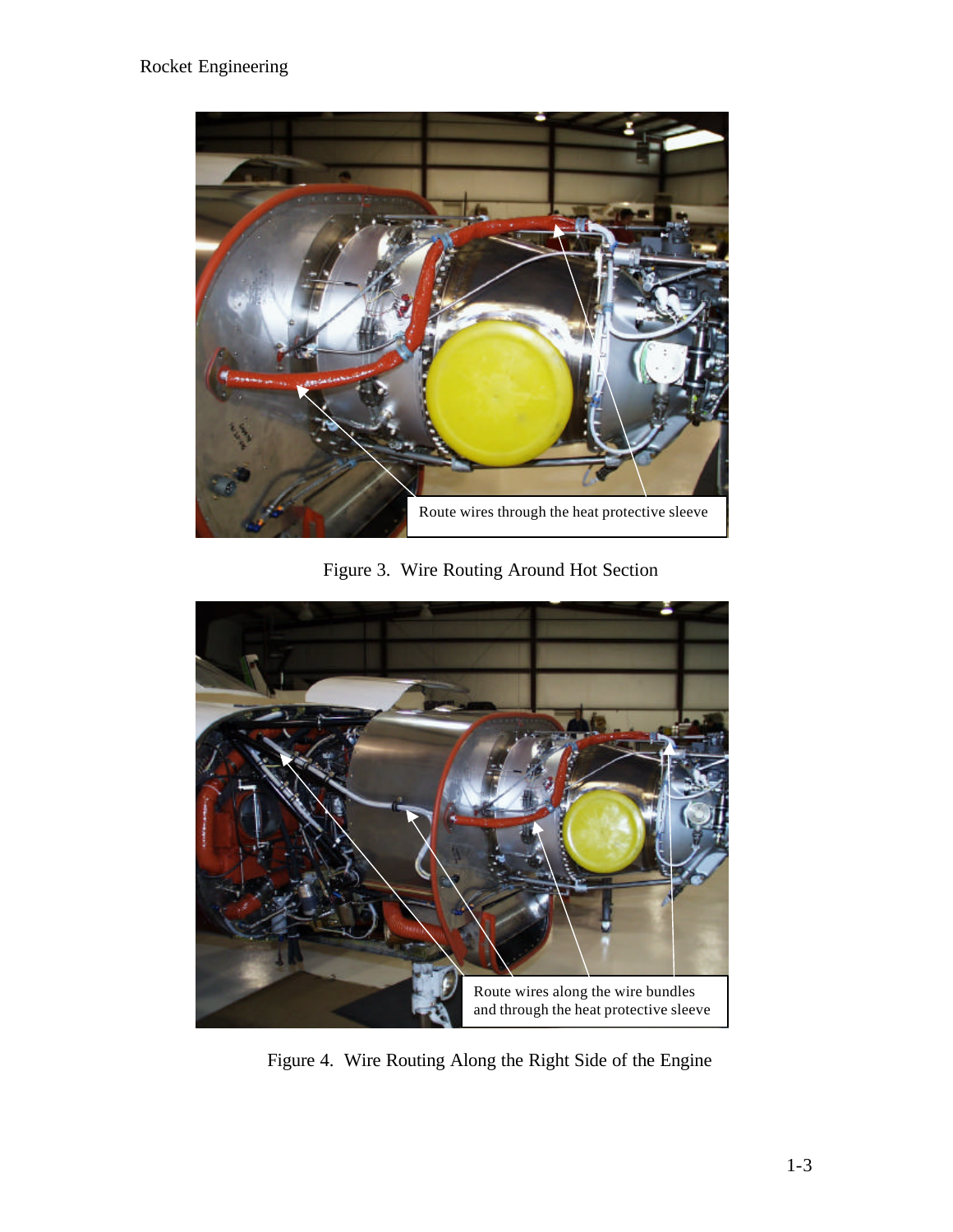

Figure 5. Wire Routing Across the Top of the Forward Baggage Compartment



Figure 6. Wire Routing Along the Forward Side of the Pressure Bulkhead